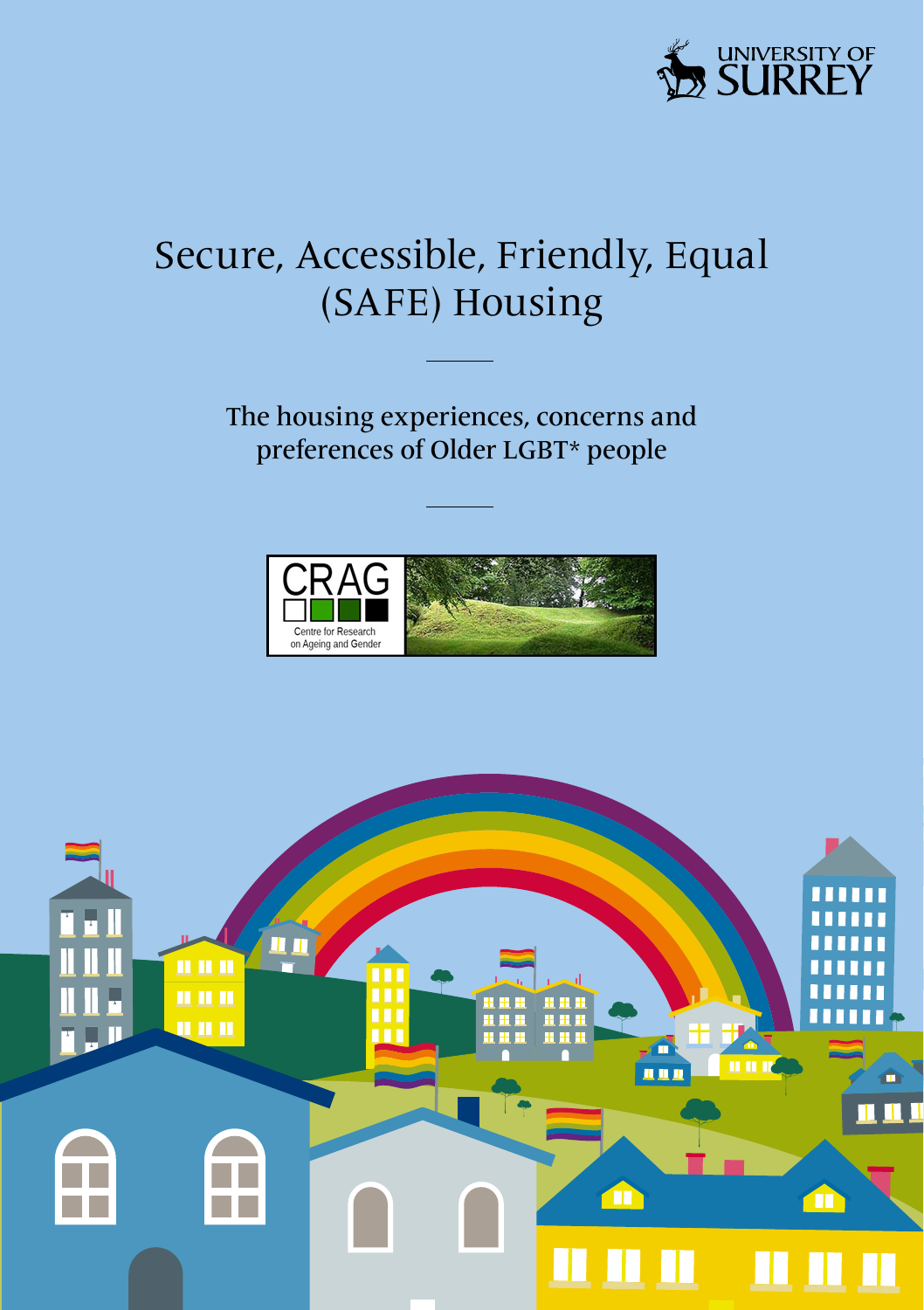## **CONTENTS**

| About the study                  | 4 |
|----------------------------------|---|
| Safety, comfort and trust        | 5 |
| <b>Community and connections</b> | 6 |
| Imagining the future             |   |
| Recommendations                  | 8 |
| <b>Conclusions</b>               | q |

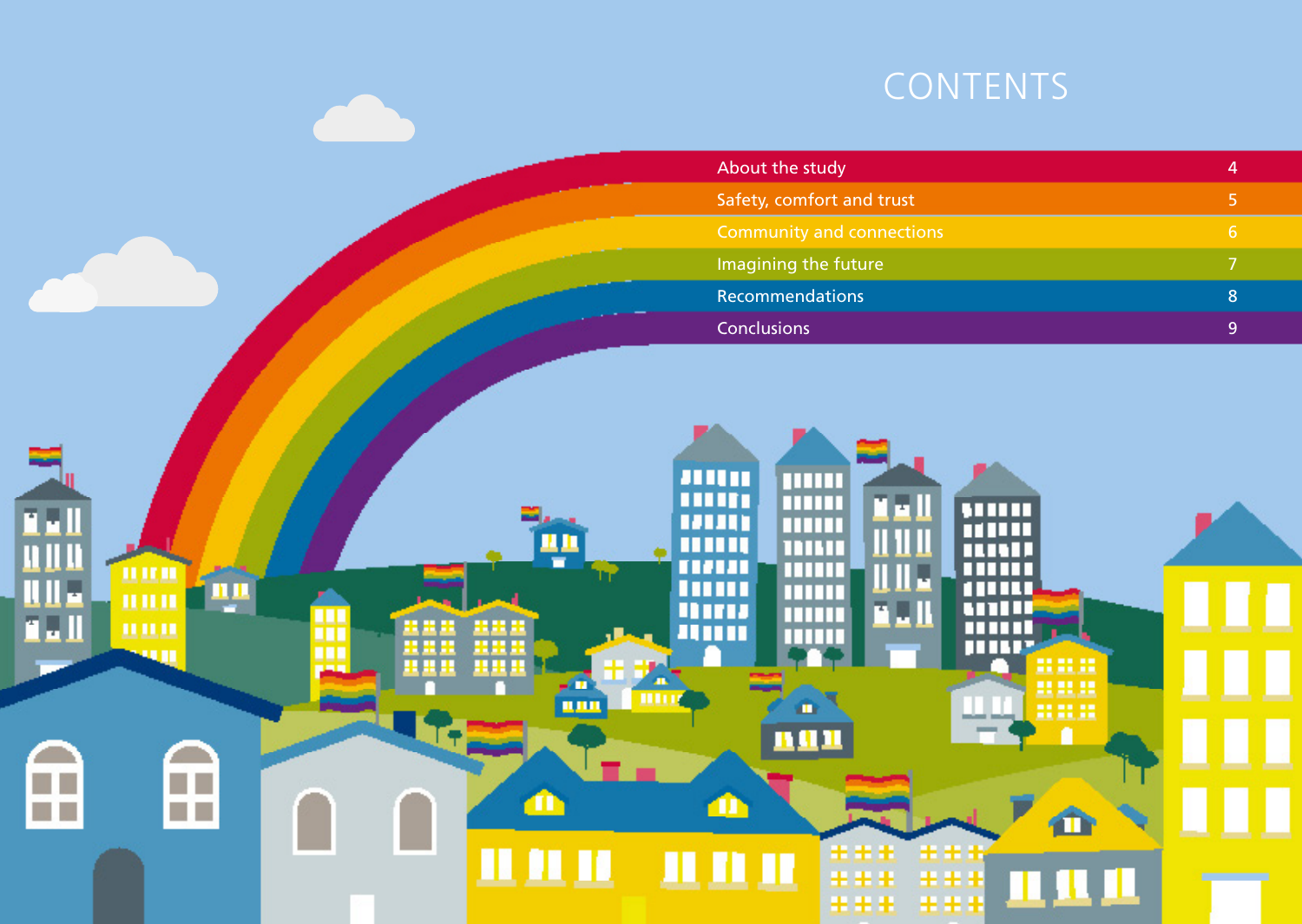### What was involved? Who took part?

The SAFE Housing study used focus groups and an online survey to ask LGBT\* people over fifty years of age about their housing experiences, concerns and thoughts about future needs. All the research took place in 2016 in the Greater London area and a county in the West of England. Five focus groups were conducted and 175 people completed the survey. For full details about the people who took part, see the appendix on page 11 of this report.

This research has shown how we can begin to understand the housing experiences, concerns and preferences of older LGBT\* people, by taking into account people's interactions and relationships with others. This means that policy makers and housing providers need to consider not only the individual's needs –important

as these are –but how individuals are connected to others.

Overall, very little is known about older LGBT\* people's housing needs and preferences but some research has suggested that older LGBT\* people want to remain in their own homes for as long as possible, being treated with dignity and respect by support services. Reports of homophobia, biphobia and transphobia from staff and/or other residents in care homes and sheltered housing is a concern for many. These and other issues can affect how LGBT\* people view their future housing choices.

The SAFE Housing study sought to begin to fill a gap in knowledge about older LGBT\* people and their housing needs –building an evidence base that can be used to inform future policy, service practices and research.

## ABOUT THE STUDY SAFETY, COMFORT AND TRUST

Most participants felt safe in their own home, however this was dependent upon the amount of control the person felt they had over their home environment.

- Trans\* respondents were particularly concerned about safety in their neighbourhood, with transphobia and transphobic hate crime being the main issues.
- Respondents to the survey were mostly comfortable having different groups of people (e.g. tradespeople, health professionals, home care workers) enter the home, however this was variable.
- Participants recognised that increasing frailty, poor health and reduced mobility may make them more vulnerable and feel less safe.

### A key concern for older LGBT\* people living in sheltered housing related to 'who' enters the home:

We have a sheltered housing manager but I don't feel safe to express my sexual orientation. Probably she does know but unfortunately there's an awful lot of people in the caring profession who tend to be religious

Lesbian, 60s

### This graph shows the % of respondents' feelings of comfort/discomfort to certain groups of people who may enter their home

![](_page_2_Figure_16.jpeg)

![](_page_2_Picture_17.jpeg)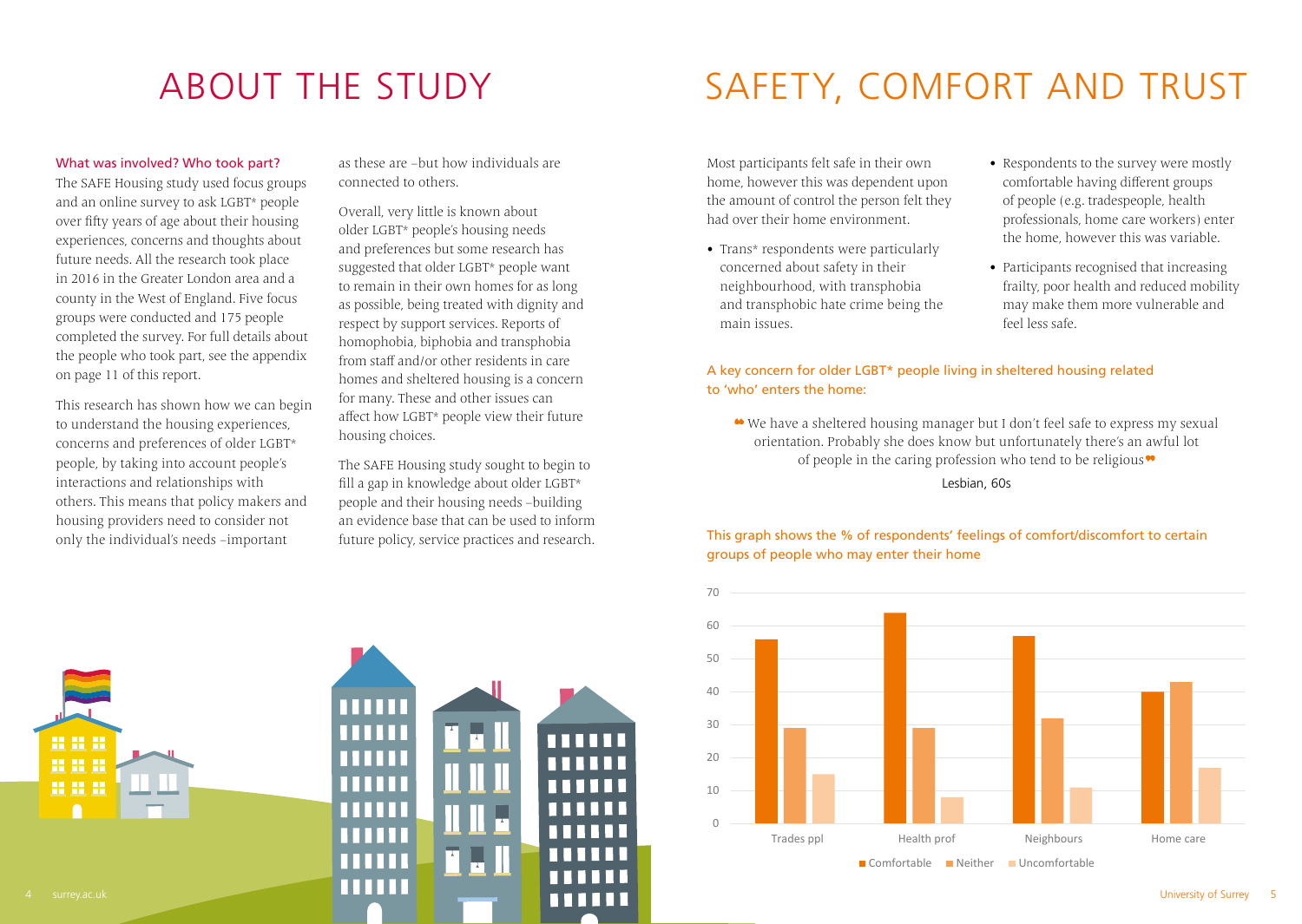# COMMUNITY AND CONNECTIONS IMAGINING THE FUTURE

Social isolation from friends, partners, and/ or other LGBT\* people was one of the biggest concerns expressed in SAFE Housing.

- The majority of respondents currently had access to support networks from which they could get practical help, however 18% of participants had no-one whom they could rely on.
- 72% had someone they could rely on for personal care but 28% did not.
- Most survey respondents felt connected to a wider LGBT\* community, but 21% did not at all.
- The majority of lesbian and bisexual women respondents expressed a preference for a carer of the same gender as them, the majority of gay and bisexual men expressed a preference for a carer with the same sexuality as them.
- When asked how they felt about ageing, a poor housing situation, a lack of community connection, and worry about future housing were linked to feelings of reduced vitality and increased loneliness.

 I'm getting older and you suddenly think, I'm on my own, you know, what's going to happen? And how long am I going to be able to live independently  $\bullet$ Bisexual Trans\* Woman, 50s

% that respondents felt part of, or not part of, a wider LGBT\* community

 $\cap$ 10  $20$ 30 40 50 60 70 Completely To some extent Not at all Notat all Sompletely anyone Gender specific Sexuality specific LGBT\* only

58% of survey respondents had concerns about housing later in life but 72% had not made any plans in relation to their future housing.

- Concerns expressed included: "risk of homophobia in mainstream services", "intimidation and harassment because of my HIV status" and "housing services assume everyone is heterosexual".
- Transphobia was a particular concern, potentially having a significant impact on how a Trans\* person presents their gender identity.
- Opinion varied with regard to future housing preferences, as illustrated in the accompanying graph. Older lesbian

respondents indicated a stronger preference for gender-specific housing whereas gay men preferred housing for anyone.

- When asked about housing with care, older lesbians, bisexual women and gay men all preferred more specific types of housing. Trans\* people were more divided and concerned about transphobia in LGBT\* specific housing as well.
- 75% felt that a 'charter mark' scheme to identify organisations with a culture of acceptance and benevolence towards LGBT\* people was a good idea, although some expressed reservations about the qualifying criteria and reliability of such a scheme.

![](_page_3_Figure_17.jpeg)

### HOUSING PREFERENCE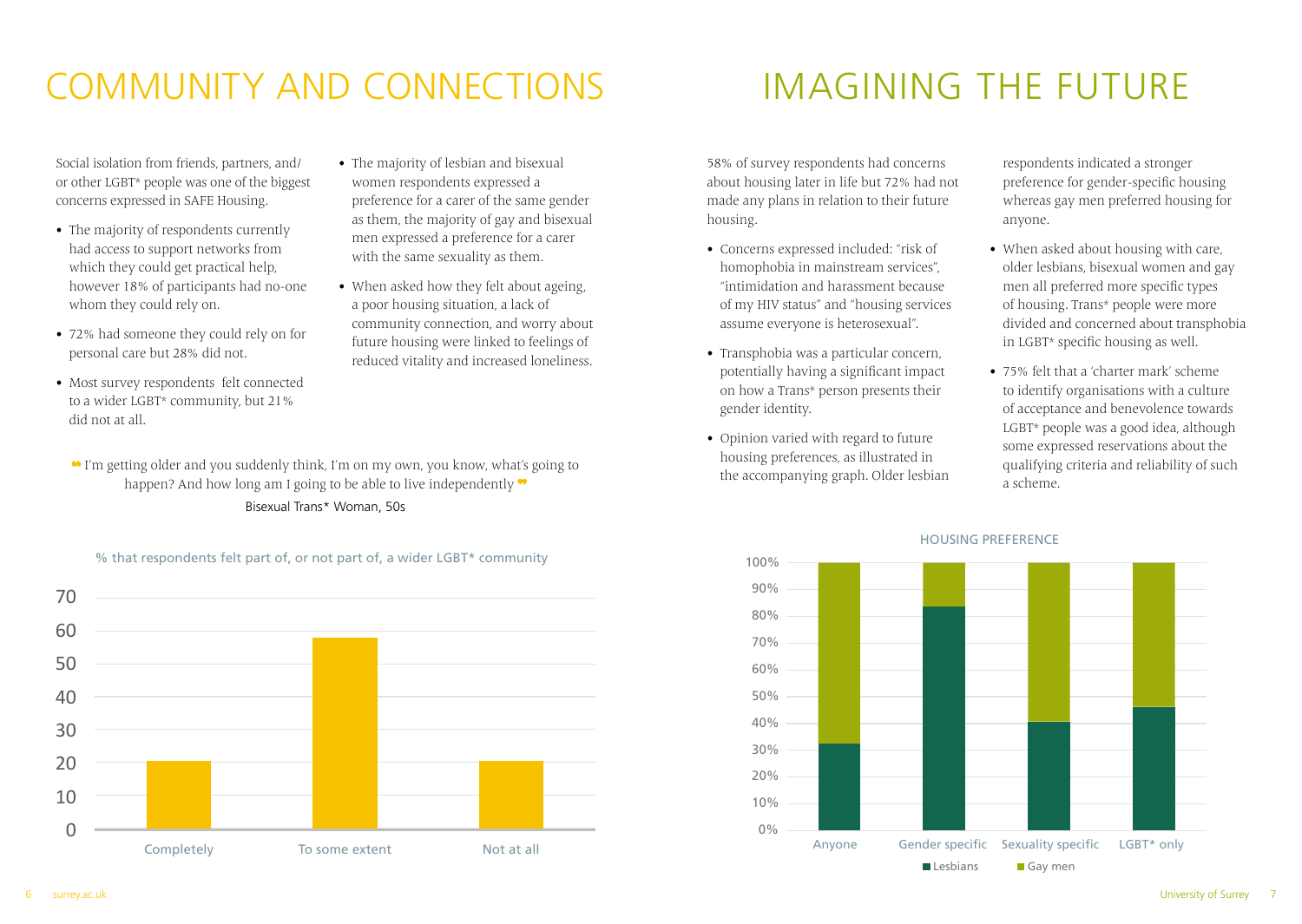## RECOMMENDATIONS CONCLUSIONS

![](_page_4_Picture_2.jpeg)

### 1. Create a range of housing options

People should be able to age-in-place and/ or have access to specialist facilities that recognise diversity and difference within L,G,B and T\* communities. There needs to be a 'mosaic' approach to housing and older LGBT\* people –people want a variety of choices.

![](_page_4_Picture_5.jpeg)

3. Conduct more research

SAFE Housing was a pilot study for a much larger study to be run across the country – we learned a lot about housing preferences but we still don't fully know about the diverse needs of older LGBT\* people and what they want.

It has been over 20 years since there was a general survey of the housing preferences of older lesbian and gay people, whilst older bisexual and trans\* people have not been surveyed in such a way before.

Now SAFE Housing has begun to fill this gap in evidence.

It aimed to provide evidence for service providers, policy makers and activists in the field of LGBT\* housing but it also aimed to provide information for LGBT\* people, to raise awareness about the housing concerns and preferences of older LGBT\* people.

But more needs to be done….

![](_page_4_Picture_12.jpeg)

### 2. Raise awareness in LGBT\* communities and amongst policy makers

We need to build awareness of housing issues in LGBT\* communities to enable people to plan ahead and make informed choices as they get older. We also need to inform and educate housing policy makers and providers.

![](_page_4_Figure_15.jpeg)

### 4. Address the knowledge gaps

We need to know more about the future housing needs of specific groups of older LGBT\* people, particularly those from working class backgrounds, from Black, Asian and minority ethnic (BAME) communities, and gender diverse, nonbinary and intersex people.

![](_page_4_Figure_18.jpeg)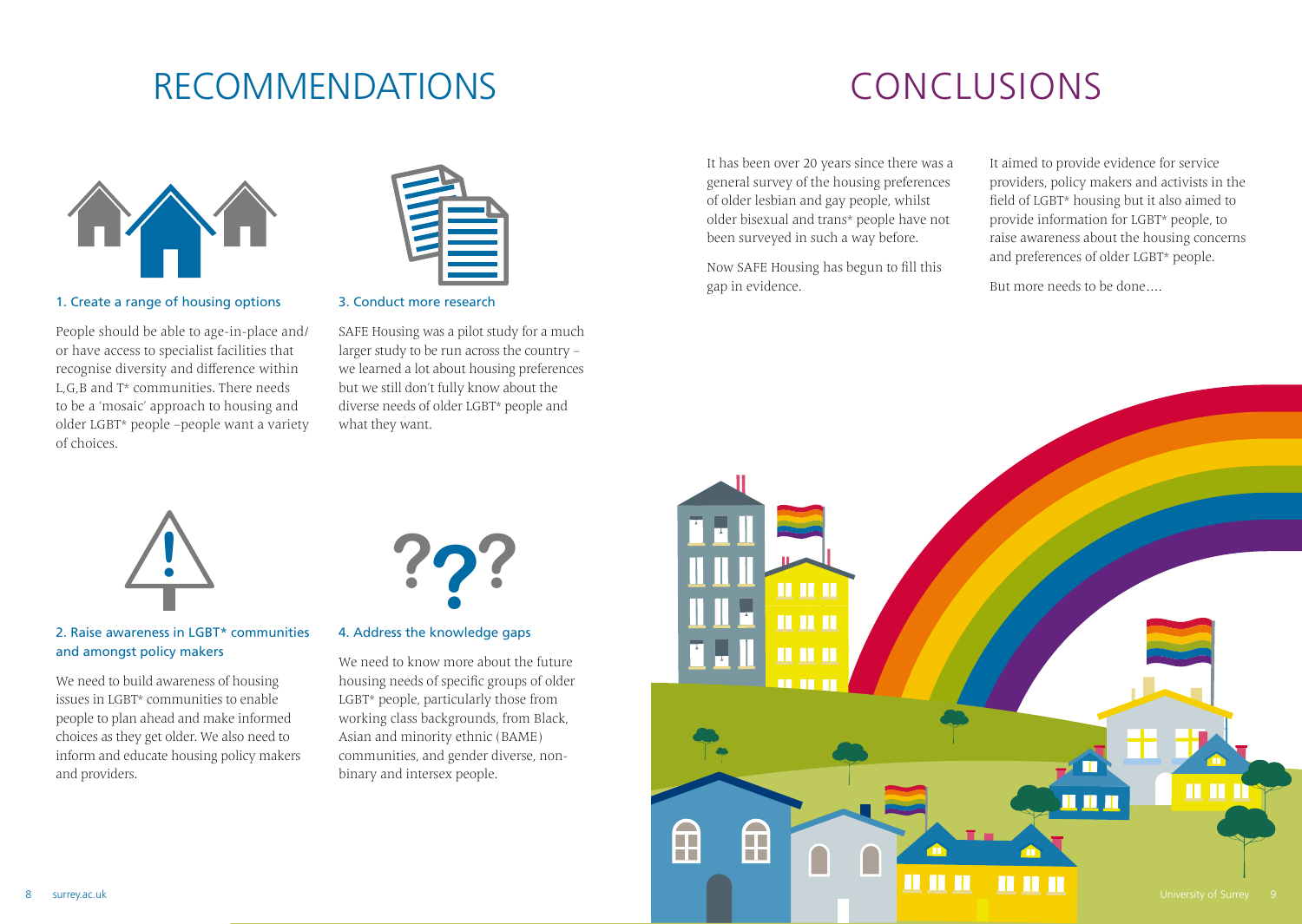The research was led by Dr Andrew King (University of Surrey) and Dr Paul Stoneman (Goldsmiths, University of London). The researchers would like to acknowledge the support and contribution of the following people and organisations

Dr Sue Westwood Dr Ann Cronin Professor Kathryn Almack Burcu Borysik Derek Freeman Bob Green, OBE Dr Rebecca Jones Sue Gorbing Sal Hampson Chryssy Hunter Roger Newman, MBE

Antony Smith Dr Jane Traies Alice Wallace Tina Wathern Dr Paul Willis Stonewall Housing Opening Doors London SAND, Shropshire Age UK Age UK, Shropshire, Telford and Wrekin

You can contact the research team by emailing Andrew: andrew.king@surrey.ac.uk

To quote from this report, please give the following reference: King, A and Stoneman, P (2017) 'SAFE Housing –LGBT\* Housing Later in Life', Centre for Research on Ageing and Gender, University of Surrey: Guilford, UK. Available online: surrey.ac.uk/sociology/research/researchcentres/crag/safe

©King and Stoneman, 2017

## ACKNOWLEDGEMENTS APPENDIX–DETAILS OF THE SAFE HOUSING STUDY

The SAFE Housing study used focus groups and an online survey to ask people about their housing experiences and thoughts about future needs. All the research took place in 2016 in the Greater London area and a county in the West of England.

### Focus Groups:

- 26 people, aged 50-85, took part
- 13 participants identified as women and 9 as men. 4 people identified as trans\*
- 14 participants identified as lesbians, 9 as gay men, 1 as a bisexual woman and 2 as pansexual
- The majority of people (73%) were home owners

### Survey:

- 175 people, aged 50-86, completed the survey
- 50% identified themselves as women, 47% identified themselves as men and 3% gave their own terms, 7% specifically identified as trans\*
- 42% identified as a lesbian, 43% as a gay man, 5% as a bisexual woman, 2% as a bisexual man, 2% as a heterosexual woman, 1% as a heterosexual man, 4% provided their own terms, and 1% preferred not to say
- The majority (92%) were living in independent accommodation without formal support